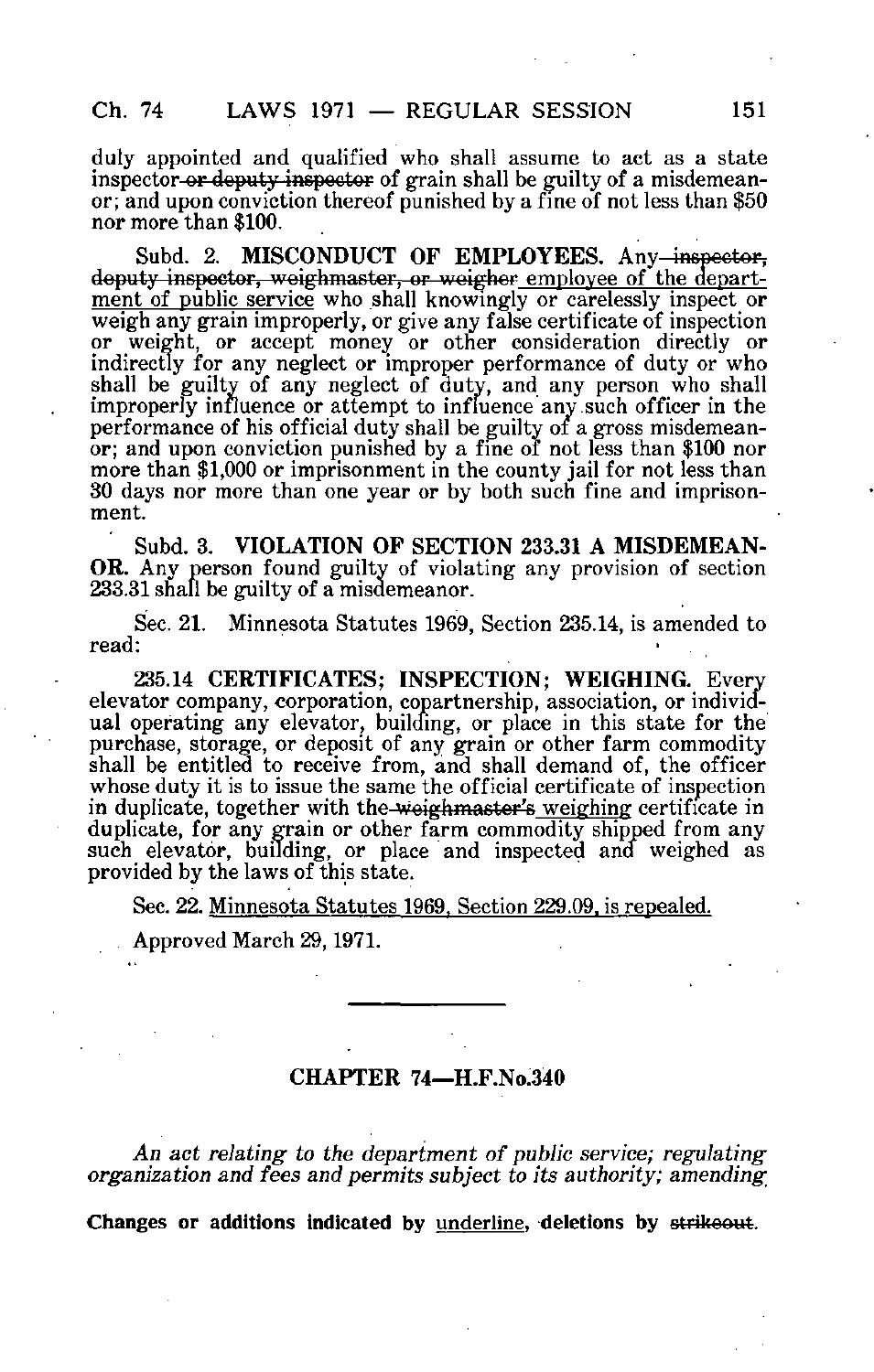Minnesota Statutes 1969, Sections 216A.04, Subdivision 3; 221.011, Subdivision 22; 221.131; 221.64; 239.01; 239.04; 239.07; 239.08; 239.09; 239.10; 239.20; 239.23; and 239.24.

Be it enacted by the Legislature of the State of Minnesota:

Section 1. Minnesota Statutes 1969, Section 216A.04, Subdivision 3, is amended to read:

Subd. 3. DEPARTMENT OF PUBLIC SERVICE; ORGANI-ZATION; FEES AND PERMITS. The commission may employ such other assistants as may be necessary to carry out its functions, including hearings, hearing officers and reporters, within the funds provided therefor from time to time. The commissioners individually may act as-hearings hearing officers.

Sec. 2. Minnesota Statutes 1969, Section 221.011, Subdivision 22, is amended to read:

Subd. 22. "Exempt carrier" means any carrier exempt from chapter 221, or from any other law or regulation by the public service commission. The following are so exempt:

(a) Any person engaged in farming or in transporting agricultural, horticultural, dairy, livestock, or other farm products within an area having a 25 mile radius from his home postoffice. Such carrier may transport other commodities within such area if the destination of each haul is a farm within the above described area. The owner of any truck operating under this provision shall imprint his name and address in prominent visible letters on the outside of the cab of his truck.

(b) Any occasional accommodation service beyond the 25 mile radius from his home postoffice by any person engaged in farming as his primary means of livelihood and actually residing on a farm and whose truck or trucks are licensed under provisions of section 168.013, subdivision 1, paragraph 4a. Occasional accommodation service shall mean not in excess of six trips in any calendar year.

(c) Any person engaged in agricultural pursuits, who owns and uses a truck for transporting the products of his farm, or any person while engaged exclusively in the transportation of fresh vegetables from farms to canneries or viner stations, or from viner stations to canneries, or from canneries to canneries during the harvesting, canning or packing season, or potatoes, sugar beets, wild rice and rutabagas from the field of production to the first place of delivery or unloading, including but not limited to a processing plant, warehouse or railroad siding. This term shall also apply to a manufacturer, producer, dealer or distributor who, in the pursuit of his own business, owns and uses trucks for the purpose of transporting his own products, and shall apply to any person while engaged exclusively in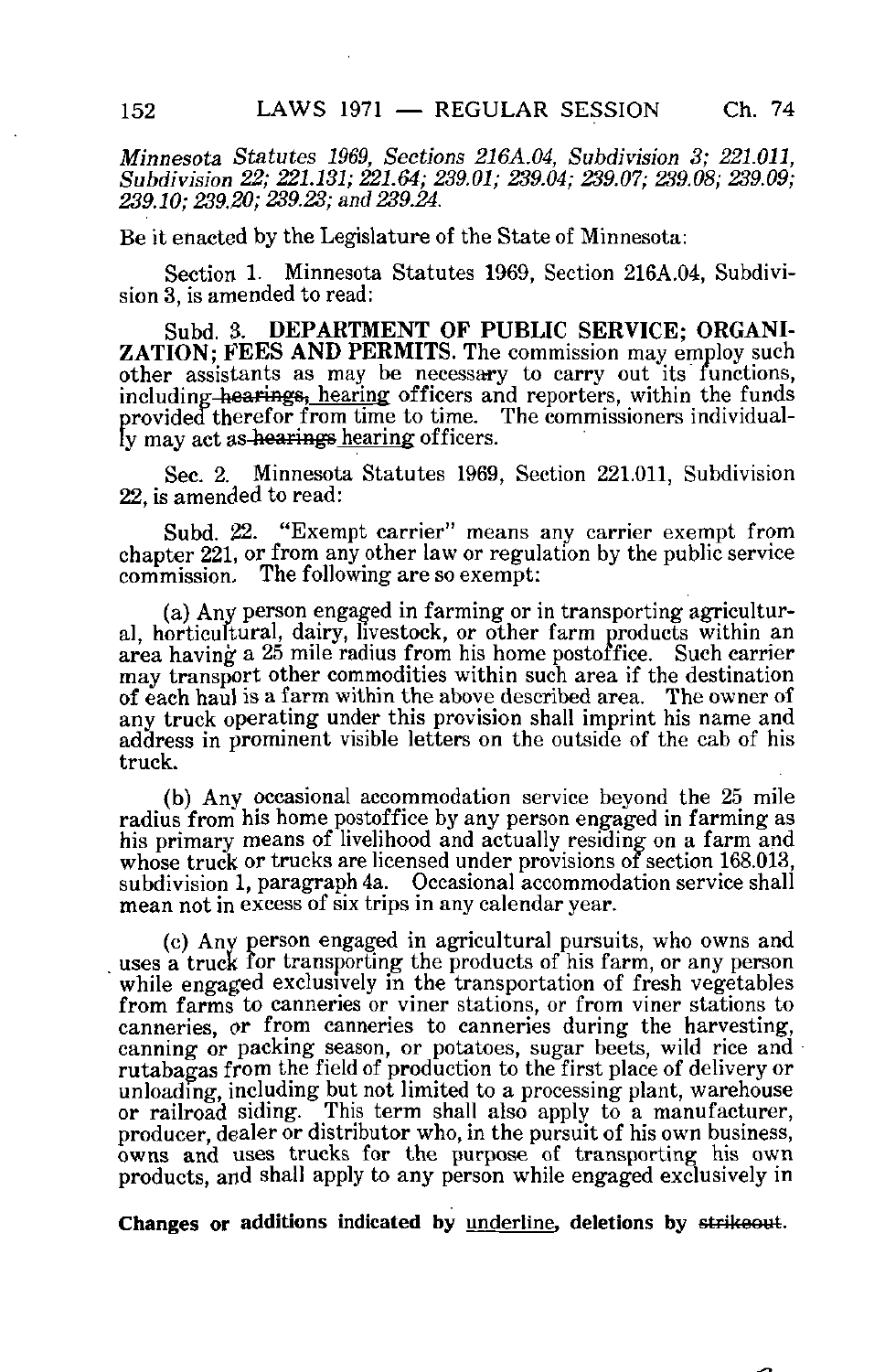the transportation of pulpwood, cord wood, mining timber, poles, posts, and decorative evergreens from the place where the products are produced to the point where they are to be used or shipped.

(d) Any person while exclusively engaged in the transportation of dirt and sod within an area having a 50 mile radius from nis home postoffice.

(e) Any person while exclusively engaged in the transportation of unwashed sand or gravel to or from the point of loading or a place of gathering within an area having a 50 mile radius from his home postoffice or a 50 mile radius from the site of construction or maintenance of public roads and streets.

(f) Any person engaged in the transportation of household goods for the federal government or any agency thereof or the transportation of household goods for the state government or any agency thereof, where competitive bids are required by law shall be exempt from the provisions of section 221.161.

(g) Any person engaged in transporting property or freight, excepting household goods and petroleum products in bulk, when the movement is entirely within the corporate limits of a city or village or between contiguous cities or villages.

(h) Emergency vehicles such as ambulances, tow trucks, and hearses when carrying proper and legal warning devices.

(i) Any person engaged in delivery or spreading of agricultural lime.

(i) Anv person engaged in transporting rubbish as defined in section 443.27.

Sec, 3. Minnesota Statutes 1969, Section 221.131, is amended to read:

221,131 PERMITS; TERMS, FEES, PLATES. Permits issued pursuant to the provisions of sections 221.011 to 221.291 shall be effective for a 12-month period, commencing on the first day of the month of their issuance and shall continue from year to year thereafter upon payment of the required registration fee and compliance otherwise with law. The permit holder shall pay into the treasury of the state of Minnesota a fee of \$25 for each kind of permit for which a petition is filed, except on annual renewal, pursuant to section  $221.121$  and a registration fee of \$15 on each vehicle, including pickup and delivery vehicles, operated by him under authority of such permit during said 12-month period or fraction thereof. Trailers used by applicant in combination with truck-tractors shall not be counted as vehicles in the computation of fees under this section, provided applicant pays the fees for such truck-tractors. The commis-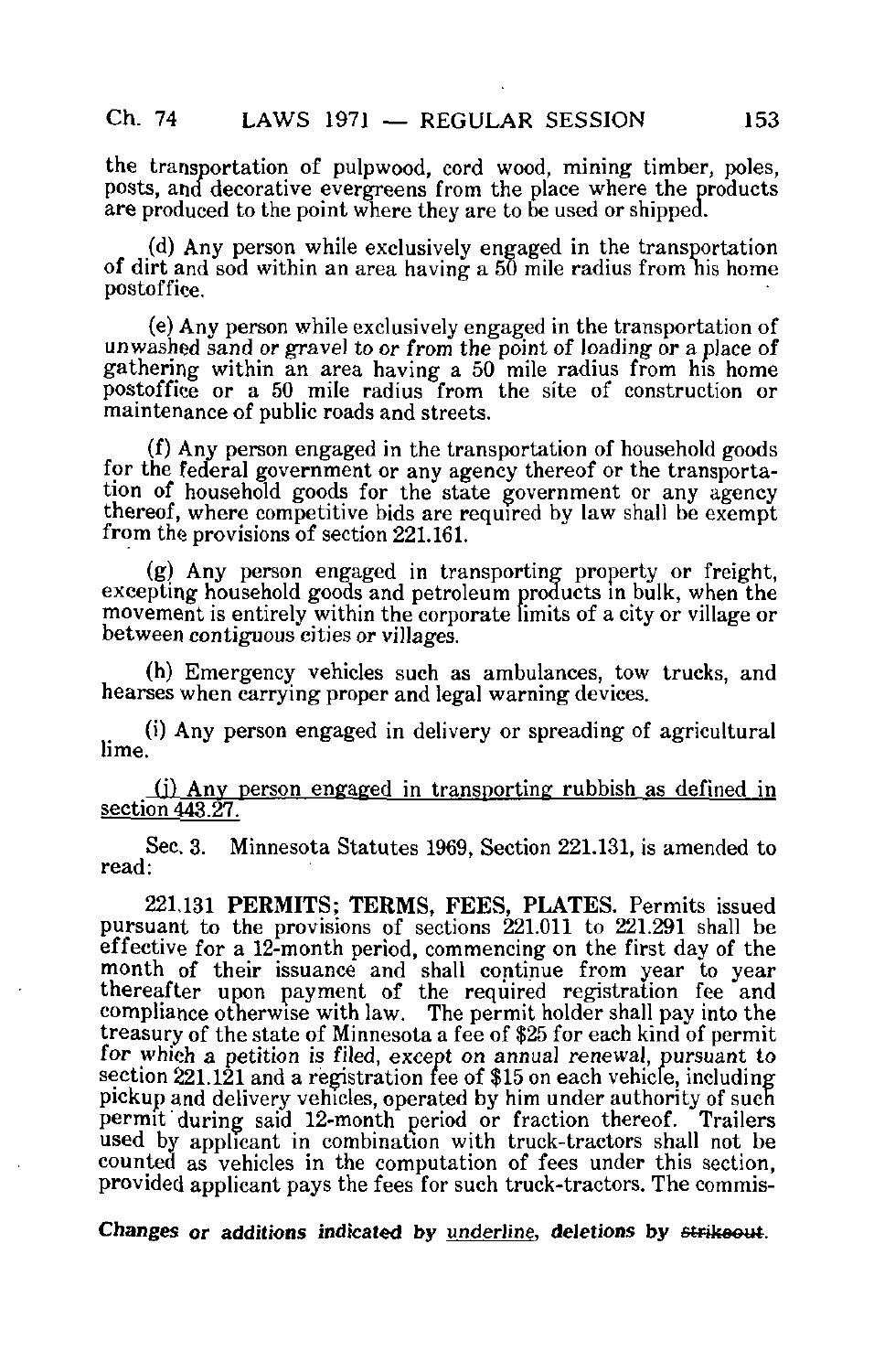sion shall furnish a distinguishing plate, card, or decal for each vehicle or truck-tractor for which a fee has been paid, which plate, card, or decal shall at all times be displayed on the vehicle or truck-tractor to which it has been assigned. Plates may be reassigned to another vehicle or truck-tractor without fee by the commission upon application of the permit holder. Plates, cards, or decals issued under the provisions of this section shall be good only for the period for which the permit is effective. The name and residence of the permit holder shall be stenciled or otherwise shown in a conspicuous place on each vehicle operated under his permit. In the event a permit has been suspended or revoked, the commission may consider a petition for reinstatement thereof, upon the same procedure required for an original application, and may, in its discretion, grant or deny the same. Regular route common carriers and petroleum carriers, operating under sections 221.011 to 221.291, shall annually on or before January 1 of each calendar year, pay into the treasury of the state of Minnesota an annual registration fee of \$15 for each vehicle, including pickup and delivery vehicles, operated during any calendar year. On vehicles registered under this section after March 31 of any calendar year, the registration fee shall be prorated on a quarterly basis as follows:

> Vehicles registered after March 31 ... .\$11.25 Vehicles registered after June  $30...$  \$ 7.50 Vehicles registered after September 30 \$ 3.75

A fee of \$3 shall be charged for the replacement of an unexpired plate, card, or decal which has been lost or damaged by the owner.

The provisions of section 221.131 are limited by the provisions of any applicable federal law.

Sec. 4. Minnesota Statutes 1969, Section 221.64, is amended to read:

221.64 REGISTRATION FEE; EXEMPTIONS. Such registration as herein provided shall be granted upon application, without hearing, upon payment of an annual filing fee in the amount of \$25; provided, however, that any permit holder who pays the registration fee provided in Minnesota Statutes 1961, Section 221.131, shall be exempt from the payment of any fees provided in this section. Nothing in sections 221.61 to 221.68 shall be construed to require the payment of such registration fee by any person who is exempt from obtaining a permit as provided in Minnesota Statutes 1961, Section 221.011, Paragraphs 13 and 21. Upon application, and payment of said fee if applicable, the railroad and warehouse commission shall furnish a distinguishing identification for each such registration which identification shall at all times be displayed on or carried in the truck tractor of the registration holder. Additional identification units may be issued by the commission to each registration holder for \$1 per unit the fee it prescribes . Nothing in sections 221.61 to 221.68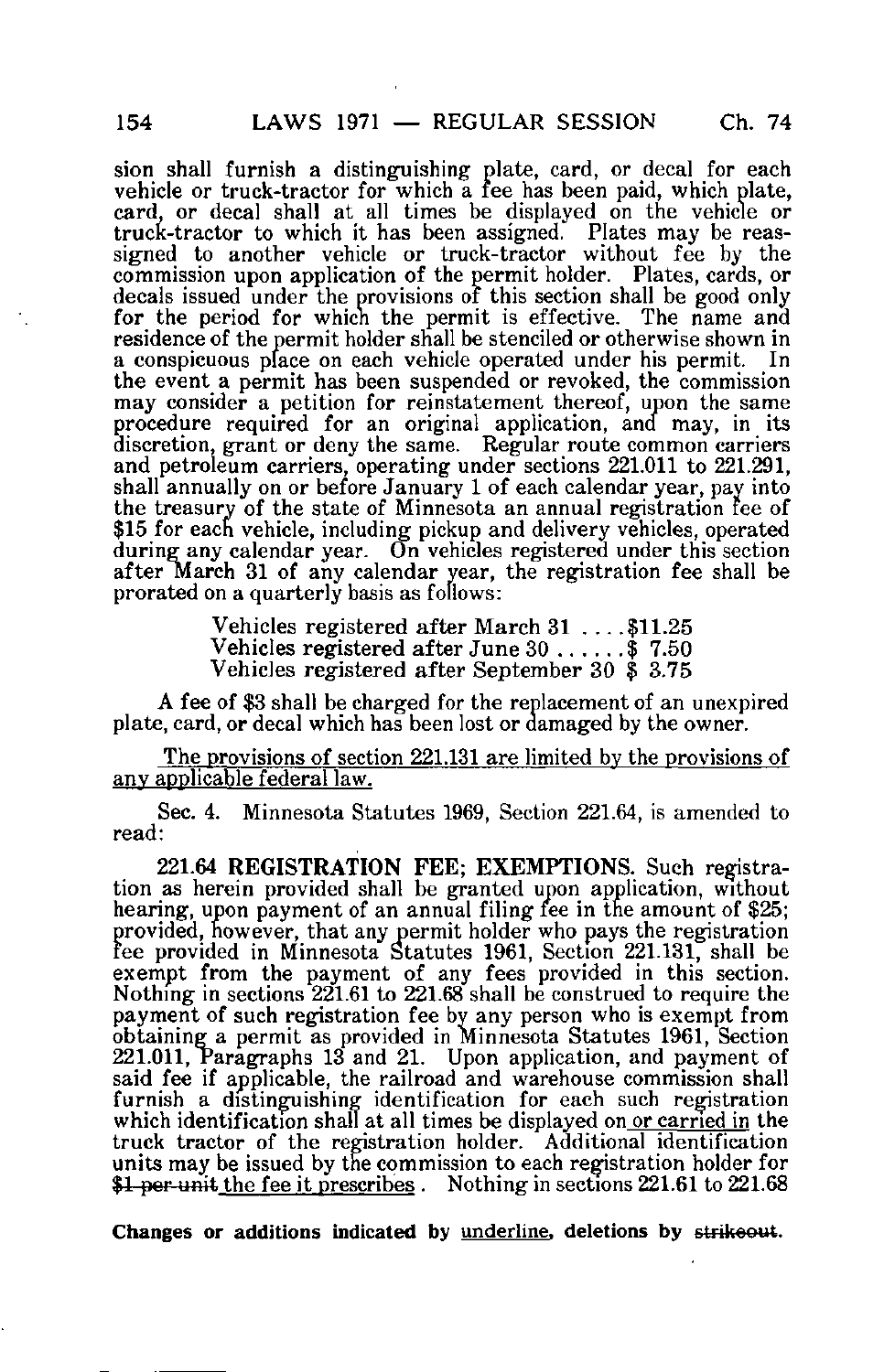shall be construed to require any registration pursuant to sections 221.61 to 221.68 by any motor vehicle carrier engaged exclusively in intrastate commerce. Motor vehicle carriers subject to Chapter 221, Minnesota Statutes 1961, shall register their operations in interstate commerce pursuant to sections  $2\overline{2}1.61$  to  $221.68$  only at the time of and as part of their application for renewal or granting of a permit or certificate by the railroad and warehouse commission.

Sec. 5. Minnesota Statutes 1969, Section 239.01, is amended to read:

239.01 DEPARTMENT CREATED; JURISDICTION. There is hereby created a department division to be known as the department division of "weights and measures" hereafter referred to as the department division, and it shall be under the jurisdiction of the commission, which shall have supervision and control over all weights, weighing devices, and measures in the state.

Sec. 6. Minnesota Statutes 1969, Section 239.04, is amended to read:

239.04 FEES PAID INTO STATE TREASURY. All moneys collected by the department division for special services, fees, and penalties shall be paid'into the state treasury and credited to a fund known as the weights and measures fund, and be available for the use of the department division of weights and measures.

Sec. 7. Minnesota Statutes 1969, Section 239.07, is amended to read:

239.07 DUTIES AND POWERS; STANDARD OF WEIGHTS AND MEASURES. The department division shall take charge of, keep, and maintain in good order the standard of weights and measures of the state and submit them to the bureau of standards at Washington, D.C., for certification when it is deemed necessary; and keep a seal so formed as to impress the letters "MINN" and the date of sealing upon the weights and measures that are sealed; it shall test, correct, and seal, when found to be accurate, at least once every year and as much oftener as may be necessary, all the copies of the standards used throughout the state for the purpose of testing the weighing or measuring apparatus used in the state and keep a record thereof; it shall have general supervision of the weights, measures, and weighing or measuring devices offered for sale, sold, or in use in the state; and upon the written request of any person test or calibrate weights, measures, weighing or measuring devices and instruments or apparatus used as standards in.the state; it shall keep a complete record of the standards, balances, and all testing and sealing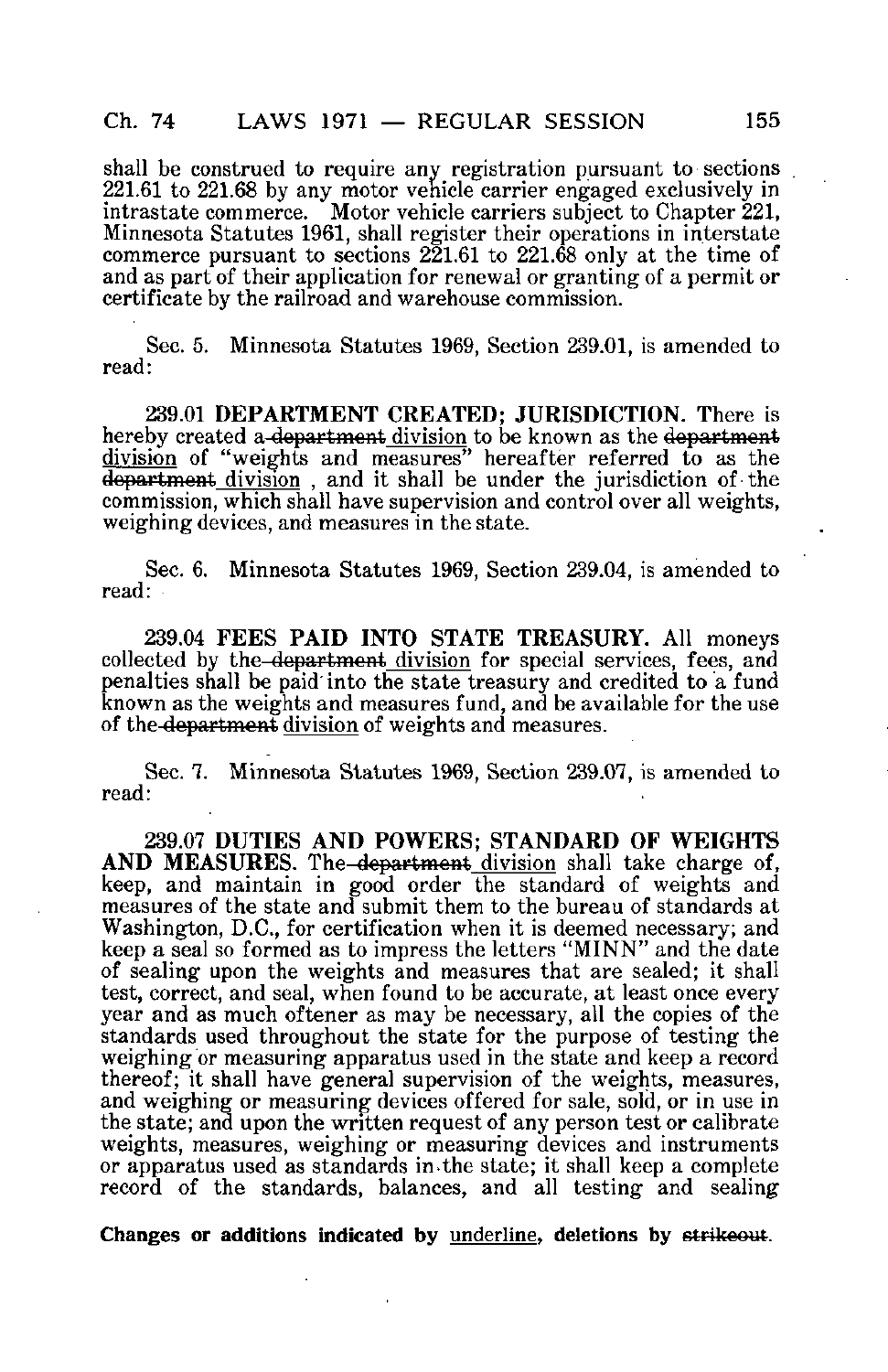apparatus owned by the state, and annually, during the first 15 days of January, make a report of its actions to the governor of the state.

Sec. 8. Minnesota Statutes 1969, Section 239.08, is amended to read:

239.08 INSPECTING, TESTING, SEALING; INCORRECT WEIGHTS, MEASURES. The–<del>department</del> division or any of its employees shall have power to inspect and test all weights, scales, beams, and measures of every kind, instruments and mechanical devices for measurement, and tools, appliances, or accessories connected with any or all such instruments for measurement that are kept, offered, or exposed for sale, or sold, or used, or employed within this state by any. person in determining the size, quantity, extent, area, or measurement of quantities, things, produce, articles for distribution or consumption, offered or submitted by any person for sale, hire, or reward; and it shall, at least once in each year, and as much oftener as may be deemed necessary, see that the weights, measures, and all apparatus used in the state are correct. In the general performance of this duty the department division , or any of its employees, may enter or go into and upon any stand, place, building, or premises to stop any vendor, peddler, junk dealer, coal wagon, ice wagon, delivery wagon, or any dealer and require him, if necessary, to proceed to some place which the sealer may specify for the purpose of making proper tests. Scales, weights, measures, or weighing or measuring instruments that are found, upon inspection, to correspond with the standards in the possession of the department division shall be sealed with proper devices to be approved by the commission. Any employee shall condemn, seize, and destroy incorrect weights, measures, or weighing or measuring devices which, in the judgment of the department division cannot be satisfactorily repaired, and such as are incorrect and yet may be repaired, shall be marked as "condemned for repair," in the manner to be prescribed by the-department division. The owners or users of any scales, The owners or users of any scales, weights, measures, or weighing or measuring instruments which have been so disposed of shall have the same repaired or corrected within 30 days, and the same shall not be used or disposed of in any way without the consent of the department division.

Sec. 9. Minnesota Statutes 1969, Section 239.09, is amended to read:

239.09 SPECIAL POLICEMEN. The department division and all authorized employees under the provisions of sections 239.01 to 239.11 are hereby made special policemen and are authorized and empowered to arrest, without formal warrant, any violator of the statute in relation to weights and measures, and to seize for use as evidence and without formal warrant, any false weight, measure, or weighing or measuring device or package or kind of commodity found to be used, retained, or offered or exposed for sale or sold in violation of law.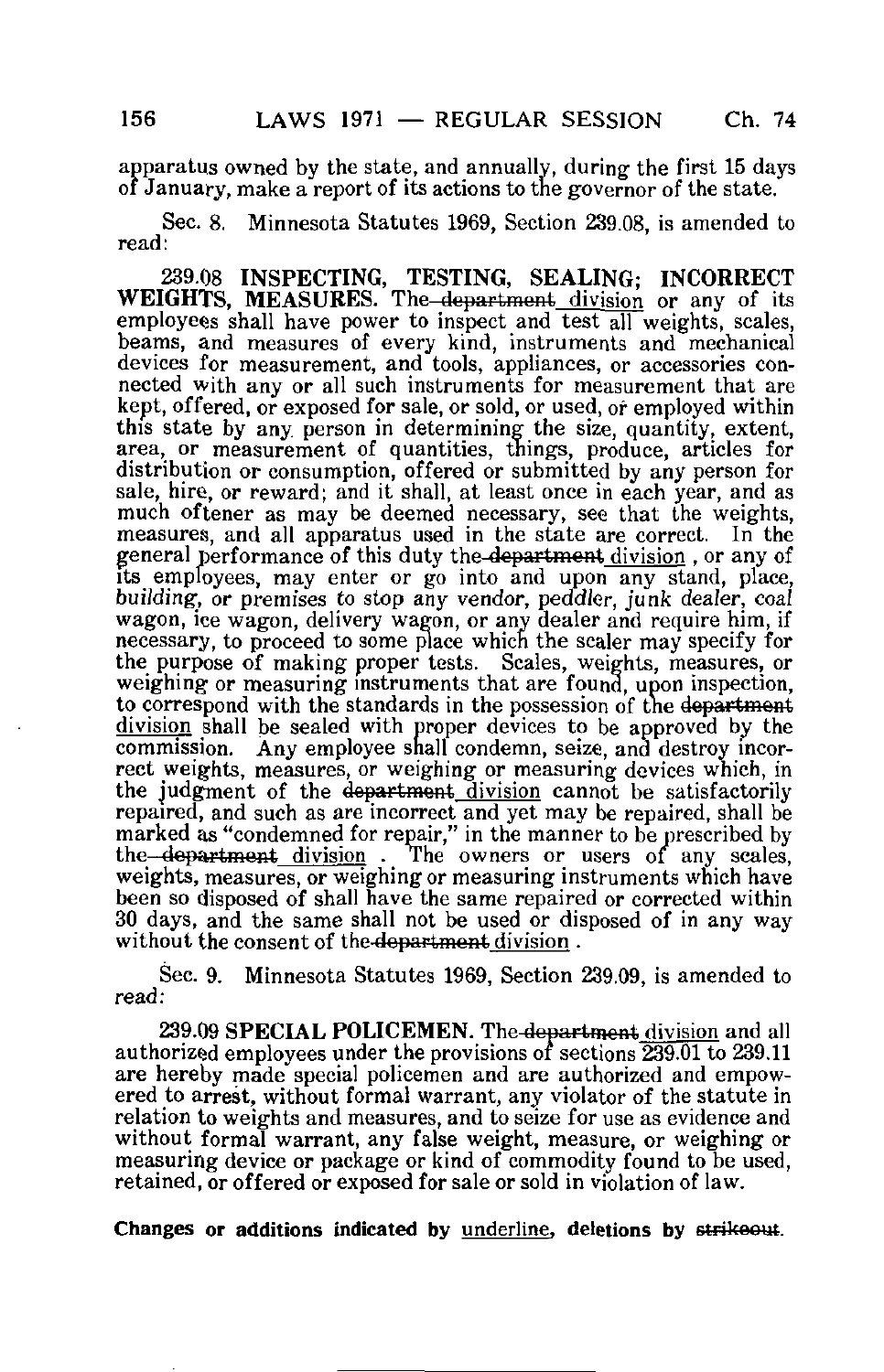## Ch. 74 LAWS 1971 — REGULAR SESSION 157

Sec. 10. Minnesota Statutes 1969, Section 239.10, is amended to read:

239.10 ANNUAL INSPECTION. No fee, unless specially scheduled by the commission, shall be charged for the regular annual inspection of scales, weights, measures, and weighing or measuring devices. At all other times, the cost of the inspection shall be paid by the owner when the same is performed at his request; and when made at the request of some other person the cost shall be paid by the owner, if the scale, weight, measure, and weighing or measuring device is found to be incorrect; otherwise by the person making the request. The commission shall have power to fix the fees and expenses for all special services. All moneys collected by the department division for special services, fees, and penalties shall be paid into the state treasury, and credited to the state general fund.

Sec. 11. Minnesota Statutes 1969, Section 239.20, is amended to read:

239.20 SCALES TESTED. The buyers of slaughter livestock operating at concentration points shall nave scales upon which the animals are weighed, inspected and tested by a scale inspector of the department division of weights and measures at least once every 30 days at their own expense. All such scales shall be tested up to the maximum draft that may be weighed on the scales.

Sec. 12. Minnesota Statutes 1969, Section 239.23, is amended to read:

239.23 OFFENSES; PENALTIES. Any person who shall offer or expose for sale, sell or use, or have in his possession a false scale, weight or measure, or weighing or measuring device, or any weight or measure or weighing or measuring device which has not been sealed within one year, as provided by sections 239.01 to 239.11, or use the same in the buying or selling of any commodity or thing; or who shall dispose of any condemned weight, measure, or weighing or measuring device, or remove any tag placed thereon by any authorized employee of the <del>department</del> division , or sell or offer or expose for sale less than the quantity he represents; or sell or offer or expose for sale any such commodities in the manner contrary to law; or sell or offer for sale or have in his possession for the purpose of selling, any device or instrument to be used to, or calculated to, falsify any weight or measure, or refuse to pay any fee charged for testing and sealing or condemning any scale, weight, or measure, or weighing or measuring device, shall be guilty of a misdemeanor; and upon conviction fined a sum not less than \$20 nor more than \$100 or by imprisonment for not less than ten days nor more than 90 days and the costs of such proceeding. No scale, weight, measure, or weighing or measuring device that has been sealed by the-department division